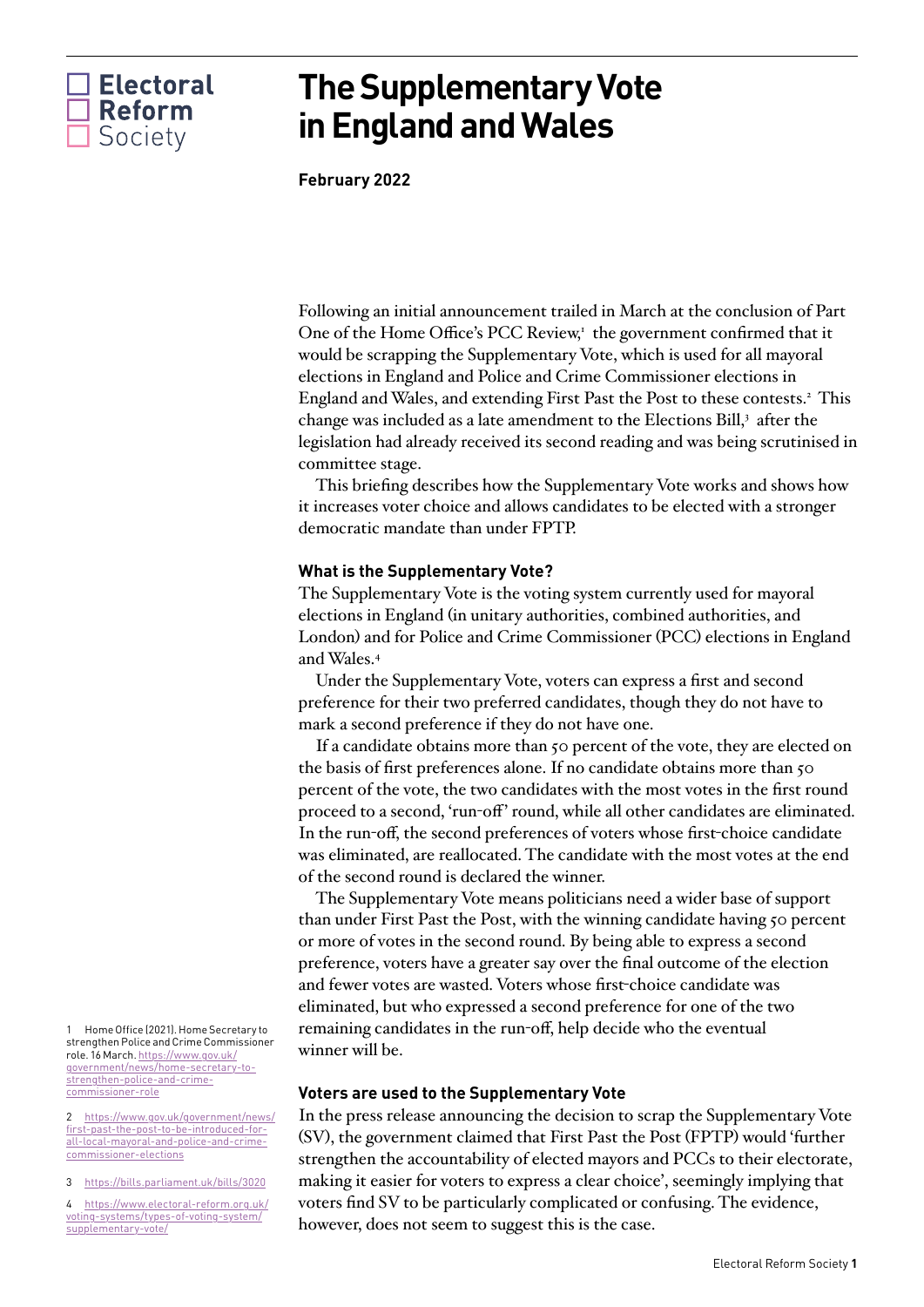The Supplementary Vote has been in use for over 20 years for directlyelected mayors and was chosen by the Conservative-led coalition government for elections to the newly created role of Police and Crime Commissioners (PCCs).<sup>[5](#page-1-0)</sup> Since 2000, when the first mayoral election was held in London,  $212$ elections have been held using the SV across England and Wales (the latter for PCC elections only).<sup>[6](#page-1-1)</sup>

## **The Supplementary Vote means fewer votes are 'wasted'**

Unlike FPTP, where only votes cast for the winning candidate matter, fewer votes do not count at all towards an election under the Supplementary Vote. First preference votes cast for the eventual winner and runner-up determine who goes to the run-off, and second preference votes for the two remaining candidates affect the final outcome of the election. Further, second preference votes cast for the eventual winner count towards electing that candidate, providing them with a broader democratic mandate than FPTP.

## **Table 1: First and second preferences by type of election**

| Type of election           | <b>Total first</b><br>preferences | <b>First</b><br>winner under<br><b>SV</b> | First and second Votes for<br>preferences for preferences for<br>winner under SV | winner under<br>FPTP | Second preferences<br>for remaining two<br>candidates under SV |
|----------------------------|-----------------------------------|-------------------------------------------|----------------------------------------------------------------------------------|----------------------|----------------------------------------------------------------|
| London Mayoral             | 13,330,599                        | 5.531.554                                 | 6,344,543                                                                        | 5,531,554            | 1.444.302                                                      |
| Combined                   | 3,159,128                         | 1.292.115                                 | 1,532,416                                                                        | 1.309.951            | 425.272                                                        |
| <b>Authorities Mayoral</b> |                                   |                                           |                                                                                  |                      |                                                                |
| Unitary                    | 2.296.757                         | 898.889                                   | 1.077.287                                                                        | 904.977              | 320.886                                                        |
| <b>Authorities Mayoral</b> |                                   |                                           |                                                                                  |                      |                                                                |
| <b>Abolished Unitary</b>   | 328.493                           | 93.067                                    | 119,983                                                                          | 93.463               | 50.707                                                         |
| <b>Authorities Mayoral</b> |                                   |                                           |                                                                                  |                      |                                                                |
| <b>PCCs 2012</b>           | 4,296,878                         | 1,562,533                                 | 1,983,579                                                                        | 1,577,243            | 721,774                                                        |
| PCCs 2016                  | 7,893,625                         | 3,034,092                                 | 3,727,662                                                                        | 3,034,092            | 1,245,555                                                      |
| <b>PCCs 2021</b>           | 8.091.116                         | 3.545.396                                 | 4.104.024                                                                        | 3.545.396            | 1.204.449                                                      |

Table 1 displays ERS' analysis of first and second preference votes across the 160 elections held under SV which were not won in the first round,[7](#page-1-2) highlighting which votes count towards the election and how – by allowing voters to express a second preference – the eventual winner under SV has the support of a larger swathe of the electorate than would be the case with only first preference votes. By contrast, the only votes that would have mattered in the 160 contests had these been held under FPTP would have been the first preference votes for the eventual winner (second column from the right).[8](#page-1-3) The final column shows the total second preference votes cast for the remaining two candidates in the run-off across all elections, which affect the second round of the election and allow more voters' preferences to have an impact on the eventual election outcome.

## **The Supplementary Vote means winners need greater support**

In addition to allowing voters to express two preferences, if they wish to, and to ensuring the winning candidate has broader support than under FPTP, the Supplementary Vote guarantees that the winning candidate receives a clear majority (at least 50 percent of the vote) in the second round. Unlike other transferable and preferential voting systems, this is far from perfect, as the winning candidate's vote share at the end of the second round does not necessarily represent a majority of the *overall* vote share.[9](#page-1-4) But it is still an improvement on FPTP, where the winner only needs to receive one vote more than the runner-up and can win, as seen in FPTP elections to the Commons, with as little as  $24.5$  percent of the vote.<sup>[10](#page-1-5)</sup>

**ERS analysis. Data taken from House of Commons Library ([commonslibrary.](http://commonslibrary.parliament.uk) [parliament.uk](http://commonslibrary.parliament.uk)) and London Elects [\(www.](http://www.londonelects.org.uk) [londonelects.org.uk](http://www.londonelects.org.uk)).** 

**NB: These figures relate solely to elections held under SV, thus excluding de facto FPTP contests and the 52 elections which were won on the basis of first preferences alone. They also exclude elections which were declared void and subsequently re-run (i.e. 2014 Tower Hamlets mayoral election and 2021 Wiltshire and Swindon PCC election).**

#### <span id="page-1-0"></span>5 *The Police and Crime Commissioner Elections Order 2012*. [https://www.](https://www.legislation.gov.uk/uksi/2012/1917/contents/2014-07-24) [legislation.gov.uk/uksi/2012/1917/](https://www.legislation.gov.uk/uksi/2012/1917/contents/2014-07-24) [contents/2014-07-24](https://www.legislation.gov.uk/uksi/2012/1917/contents/2014-07-24)

<span id="page-1-1"></span>6 This figure excludes the 2014 Tower Hamlets mayoral contest, which was later declared void, the May 2021 Wiltshire PCC election (which was re-run in August 2021 due to the original winning candidate being disqualified), and four elections which were de facto FPTP contests due to only two candidates standing.

<span id="page-1-2"></span>7 Fifty-two elections were won in the first round, as the winning candidate obtained over 50 percent of the vote, and are therefore excluded from this analysis.

<span id="page-1-3"></span>8 Seventeen contests would have resulted in a different winner if they had been held under FPTP. The FPTP totals in this table, therefore, reflect the first preferences which would have gone to the different winner had these contests used FPTP.

<span id="page-1-4"></span>9 Given the lack of available data on second preference votes for all candidates across all elections, the winner's share of the *overall* vote cannot be determined. Thus, the focus is on the winner's share of the vote at the end of the second round only.

<span id="page-1-5"></span>10 McBride, S. (2017). Record-breaking MP who won in extraordinary circumstances 'quietly confident'. *iNews*, 6 June. [https://](https://inews.co.uk/news/politics/record-breaking-mp-won-extraordinary-circumstances-quietly-confident-70234) [inews.co.uk/news/politics/record](https://inews.co.uk/news/politics/record-breaking-mp-won-extraordinary-circumstances-quietly-confident-70234)[breaking-mp-won-extraordinary](https://inews.co.uk/news/politics/record-breaking-mp-won-extraordinary-circumstances-quietly-confident-70234)[circumstances-quietly-confident-70234](https://inews.co.uk/news/politics/record-breaking-mp-won-extraordinary-circumstances-quietly-confident-70234)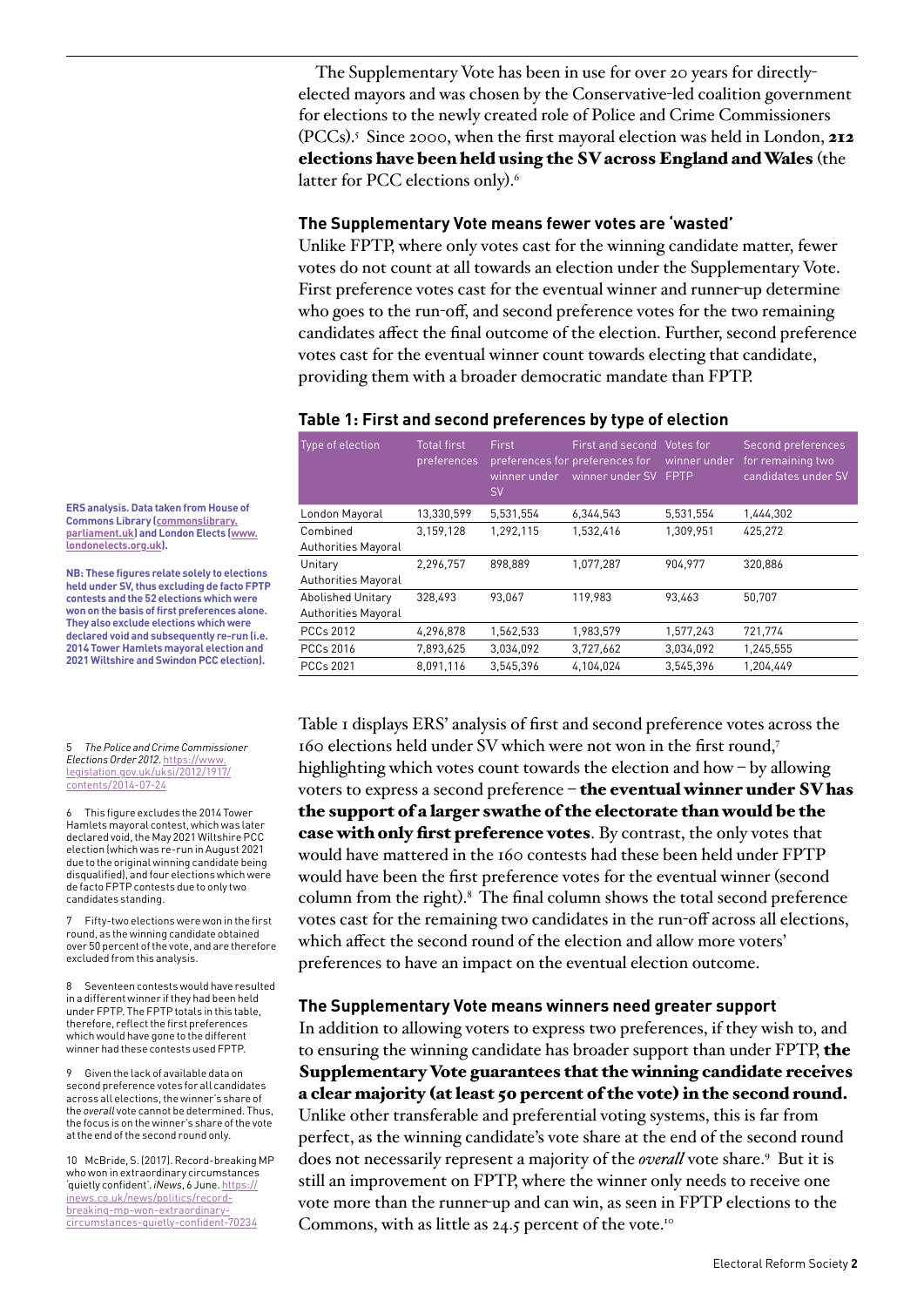# **Table 2: Comparison of vote share under FPTP and SV by type of election**

| Type of election           | winner under FPTP<br>(first preferences) | Average vote share of Lowest/highest vote<br>share of winner<br>under FPTP (first<br>preferences) | winner under SV<br>(second round) | Average vote share of Lowest/highest vote<br>share of winner<br>under SV (second<br>roundl |
|----------------------------|------------------------------------------|---------------------------------------------------------------------------------------------------|-----------------------------------|--------------------------------------------------------------------------------------------|
| London Mayoral             | 41.2%                                    | $36.8\% / 44.2\%$                                                                                 | 55%                               | 51.5% / 57.9%                                                                              |
| Combined                   | 39.4%                                    | 27.3% / 48.7%                                                                                     | 56.5%                             | 50.4% / 74%                                                                                |
| <b>Authorities Mayoral</b> |                                          |                                                                                                   |                                   |                                                                                            |
| Unitary                    | 40.1%                                    | 22.8% / 49.6%                                                                                     | 59.4%                             | 50%/74.3%                                                                                  |
| <b>Authorities Mayoral</b> |                                          |                                                                                                   |                                   |                                                                                            |
| <b>Abolished Unitary</b>   | 27.9%                                    | 21.9% / 42.1%                                                                                     | 56.8%                             | 50.6% / 71.6%                                                                              |
| <b>Authorities Mayoral</b> |                                          |                                                                                                   |                                   |                                                                                            |
| PCCs 2012                  | 36.4%                                    | 24.8% / 48.4%                                                                                     | 57.2%                             | 51.3% / 67.8%                                                                              |
| PCCs 2016                  | 38%                                      | 24.4% / 49.9%                                                                                     | 58.1%                             | 50.5% / 68.1%                                                                              |
| PCCs 2021                  | 43.3%                                    | 31.6% / 49.97%                                                                                    | 57.2%                             | 51.0% / 68.2%                                                                              |

If we look at the average share of the vote the winner received under SV and compare it with what the winning candidate would have received had these elections been held under FPTP (table 2), we can see that, under SV, the winning candidate can at least claim to have received a majority of first and second preference votes cast for the two remaining candidates in the run-off. Under FPTP, by contrast, candidates would have won with as little as 21.9 percent of the vote (the 2005 election in the now abolished unitary authority mayoralty of Torbay).

While these figures are not directly comparable – for FPTP, they refer to the winner's share of the vote as a proportion of first preferences alone, whereas the SV figures relate to the winner's share of the vote in the second round of the election only  $-$  they discredit the argument that 'losers' can win under SV and have less accountability to the people who elect them. $<sup>11</sup>$  $<sup>11</sup>$  $<sup>11</sup>$ </sup>

# **Rejected and spoilt ballots**

One of the reasons underlying the government's proposed changes is that the Supplementary Vote allegedly leads 'to hundreds of thousands of votes being wasted.'<sup>[12](#page-2-1)</sup>

There was a high number of spoiled ballots at the 2021 London mayoral contest – but this has been widely attributed to the ballot design, $13$  rather than considered to be a direct result of the electoral system used. In May 2021, a record number of candidates standing to be mayor of London meant that a new ballot paper design had to be used to allow for the inclusion of all 20 candidates. Rather than presenting candidates as one continuous list, as had been the case in previous London mayoral and other SV elections, the ballot presented candidates across two columns.

While the proportion of rejected ballots in London was an unusually high 4.3 percent, in all SV contests held in May 2021, the rate was 2.7 percent overall. Rather than being the rule, the high number of spoilt ballots in the London mayoral election this year was uncharacteristically high – for comparison, the rate of rejected ballots was 1.9 percent in the 2016 London mayoral race.

Voters spoil ballots for a number of both intentional and unintentional reasons, and one cannot ascribe this solely to the electoral system. The Electoral Commission's post-poll research on all local elections in England in 2021 (held under both SV and FPTP) found that around one in 10 found it difficult to fill in their ballot paper, the reasons varying among unclear instructions, the ballot paper being complex/confusing, confusion caused by voting in multiple elections, and there being too many candidates.[14](#page-2-3)

**ERS analysis. Data taken from House of Commons Library ([commonslibrary.](http://commonslibrary.parliament.uk) [parliament.uk](http://commonslibrary.parliament.uk)) and London Elects [\(www.](http://www.londonelects.org.uk) [londonelects.org.uk](http://www.londonelects.org.uk)).** 

**NB: As in the previous table, figures relate solely to elections held under SV (not de facto FPTP contests) and exclude elections won on the basis of first preferences alone. For the 17 elections which would have had a different outcome under FPTP, the vote share of the FPTP (not SV) winner is used for the FPTP results.**

<span id="page-2-0"></span>11 Hone C. (2021). Exclusive: Losers can no longer win as 'first past the post' reintroduced for all elections. *The Telegraph*, 14 September. [https://www.telegraph.](https://www.telegraph.co.uk/politics/2021/09/14/exclusive-losers-can-no-longer-win-first-past-post-plans-elections/) [co.uk/politics/2021/09/14/exclusive](https://www.telegraph.co.uk/politics/2021/09/14/exclusive-losers-can-no-longer-win-first-past-post-plans-elections/)[losers-can-no-longer-win-first-past-post](https://www.telegraph.co.uk/politics/2021/09/14/exclusive-losers-can-no-longer-win-first-past-post-plans-elections/)[plans-elections/](https://www.telegraph.co.uk/politics/2021/09/14/exclusive-losers-can-no-longer-win-first-past-post-plans-elections/)

### <span id="page-2-1"></span>12 Ibid.

<span id="page-2-2"></span>13 Baston, L. (2021). Too many Londoners were confused by the ballot paper in 2021, but preferential voting should remain. *OnLondon*, 12 May. [https://www.onlondon.](https://www.onlondon.co.uk/lewis-baston-too-many-londoners-were-confused-by-ballot-paper-in-2021-but-preferential-voting-should-remain/) [co.uk/lewis-baston-too-many-londoners](https://www.onlondon.co.uk/lewis-baston-too-many-londoners-were-confused-by-ballot-paper-in-2021-but-preferential-voting-should-remain/)[were-confused-by-ballot-paper-in-2021](https://www.onlondon.co.uk/lewis-baston-too-many-londoners-were-confused-by-ballot-paper-in-2021-but-preferential-voting-should-remain/) [but-preferential-voting-should-remain/](https://www.onlondon.co.uk/lewis-baston-too-many-londoners-were-confused-by-ballot-paper-in-2021-but-preferential-voting-should-remain/)

<span id="page-2-3"></span>14 Electoral Commission (2021). *Report on the May 2021 elections in England.* [https://](https://www.electoralcommission.org.uk/who-we-are-and-what-we-do/elections-and-referendums/past-elections-and-referendums/police-and-crime-commissioner-elections/report-may-2021-elections-england) [www.electoralcommission.org.uk/](https://www.electoralcommission.org.uk/who-we-are-and-what-we-do/elections-and-referendums/past-elections-and-referendums/police-and-crime-commissioner-elections/report-may-2021-elections-england) [who-we-are-and-what-we-do/elections](https://www.electoralcommission.org.uk/who-we-are-and-what-we-do/elections-and-referendums/past-elections-and-referendums/police-and-crime-commissioner-elections/report-may-2021-elections-england)[and-referendums/past-elections-and](https://www.electoralcommission.org.uk/who-we-are-and-what-we-do/elections-and-referendums/past-elections-and-referendums/police-and-crime-commissioner-elections/report-may-2021-elections-england)[referendums/police-and-crime](https://www.electoralcommission.org.uk/who-we-are-and-what-we-do/elections-and-referendums/past-elections-and-referendums/police-and-crime-commissioner-elections/report-may-2021-elections-england)[commissioner-elections/](https://www.electoralcommission.org.uk/who-we-are-and-what-we-do/elections-and-referendums/past-elections-and-referendums/police-and-crime-commissioner-elections/report-may-2021-elections-england) [report-may-2021-elections-england](https://www.electoralcommission.org.uk/who-we-are-and-what-we-do/elections-and-referendums/past-elections-and-referendums/police-and-crime-commissioner-elections/report-may-2021-elections-england)